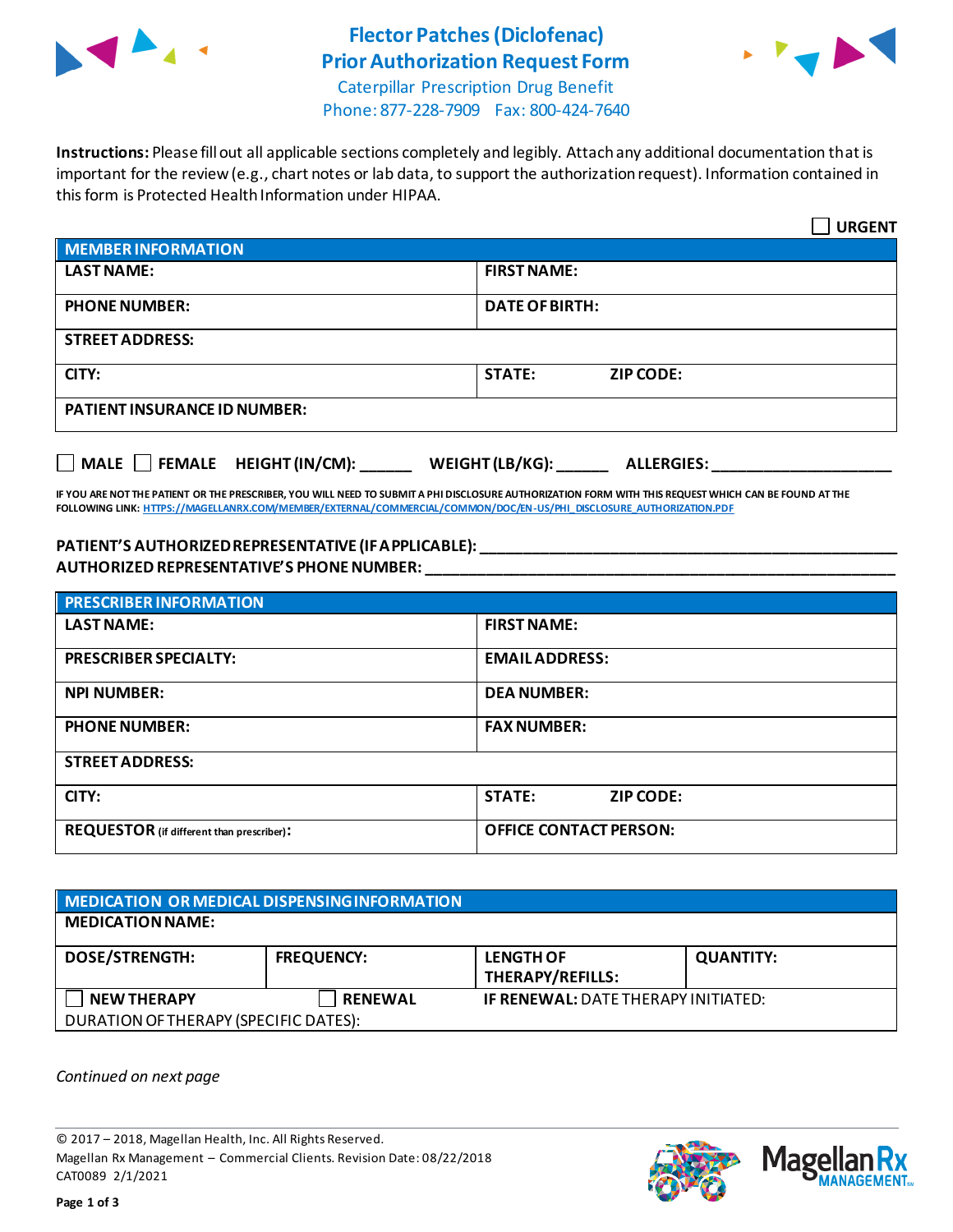

## **Flector Patches(Diclofenac) Prior Authorization Request Form**

Caterpillar Prescription Drug Benefit Phone: 877-228-7909 Fax: 800-424-7640



| <b>MEMBER'S LAST NAME:</b> NAME                                                                                                                                                                                                                                                                                                                                                                                                                                                                                                                                                                                                              | <b>MEMBER'S FIRST NAME:</b>                                                                       |                                                       |
|----------------------------------------------------------------------------------------------------------------------------------------------------------------------------------------------------------------------------------------------------------------------------------------------------------------------------------------------------------------------------------------------------------------------------------------------------------------------------------------------------------------------------------------------------------------------------------------------------------------------------------------------|---------------------------------------------------------------------------------------------------|-------------------------------------------------------|
|                                                                                                                                                                                                                                                                                                                                                                                                                                                                                                                                                                                                                                              | 1. HAS THE PATIENT TRIED ANY OTHER MEDICATIONS FOR THIS CONDITION?   YES (if yes, complete below) | $\blacksquare$ NO                                     |
| <b>MEDICATION/THERAPY (SPECIFY</b><br>DRUG NAME AND DOSAGE):                                                                                                                                                                                                                                                                                                                                                                                                                                                                                                                                                                                 | <b>DURATION OF THERAPY (SPECIFY</b><br>DATES):                                                    | <b>RESPONSE/REASON FOR</b><br><b>FAILURE/ALLERGY:</b> |
| <b>2. LIST DIAGNOSES:</b>                                                                                                                                                                                                                                                                                                                                                                                                                                                                                                                                                                                                                    |                                                                                                   | <b>ICD-10:</b>                                        |
| □ Acute, localized pain due to minor strains, sprains or contusions<br>Please provide chart notes to corroborate.<br>□ Other Diagnosis_______________ICD-10 Code(s):____________                                                                                                                                                                                                                                                                                                                                                                                                                                                             |                                                                                                   |                                                       |
| PRIOR AUTHORIZATION.                                                                                                                                                                                                                                                                                                                                                                                                                                                                                                                                                                                                                         | 3. REQUIRED CLINICAL INFORMATION: PLEASE PROVIDE ALL RELEVANT CLINICAL INFORMATION TO SUPPORT A   |                                                       |
| <b>Clinical information:</b>                                                                                                                                                                                                                                                                                                                                                                                                                                                                                                                                                                                                                 |                                                                                                   |                                                       |
|                                                                                                                                                                                                                                                                                                                                                                                                                                                                                                                                                                                                                                              | Has the patient had the pain for less than or equal to 3 months? $\Box$ Yes $\Box$ No             |                                                       |
| Is the patient high risk, as defined by at least one of the following conditions? $\Box$ Yes $\Box$ No                                                                                                                                                                                                                                                                                                                                                                                                                                                                                                                                       |                                                                                                   |                                                       |
| If yes, please select:<br>$\Box$ Current treatment with anticoagulants such as warfarin, a low molecular weight heparin (LMWH) such as<br>enoxaparin (Lovenox), Fragmin, a direct factor XA inhibitor such as Arixtra, Xarelto, or heparin<br>$\Box$ Currently taking oral cortico<br>$\Box$ History of a serious bleeding disorder<br>□ History of renal disease<br>$\Box$ History of ulcers<br>$\Box$ History of upper gastrointestinal bleeding requiring hospitalization and/or blood transfusion<br>$\Box$ Received gastric bypass surgery<br>$\Box$ Receiving or has recently received chemotherapy<br>$\Box$ 65 years of age or older |                                                                                                   |                                                       |
| Has the patient tried and failed at least two (2) prior non-steroidal anti-inflammatory drugs (NSAIDs)? $\Box$ Yes $\Box$ No                                                                                                                                                                                                                                                                                                                                                                                                                                                                                                                 |                                                                                                   |                                                       |
| Please list which NSAIDs have been tried:                                                                                                                                                                                                                                                                                                                                                                                                                                                                                                                                                                                                    |                                                                                                   |                                                       |
| Is the patient unable to swallow oral medications? $\Box$ Yes $\Box$ No                                                                                                                                                                                                                                                                                                                                                                                                                                                                                                                                                                      |                                                                                                   |                                                       |
| Is the patient currently taking any other oral tablets or capsules (not including: orally dissolving tablets and sprinkle<br>capsules)? $\Box$ Yes $\Box$ No                                                                                                                                                                                                                                                                                                                                                                                                                                                                                 |                                                                                                   |                                                       |
| Are there any other comments, diagnoses, symptoms, medications tried or failed, and/or any other information the<br>physician feels is important to this review?                                                                                                                                                                                                                                                                                                                                                                                                                                                                             |                                                                                                   |                                                       |
|                                                                                                                                                                                                                                                                                                                                                                                                                                                                                                                                                                                                                                              |                                                                                                   |                                                       |

© 2017 – 2018, Magellan Health, Inc. All Rights Reserved. Magellan Rx Management – Commercial Clients. Revision Date: 08/22/2018 CAT0089 2/1/2021